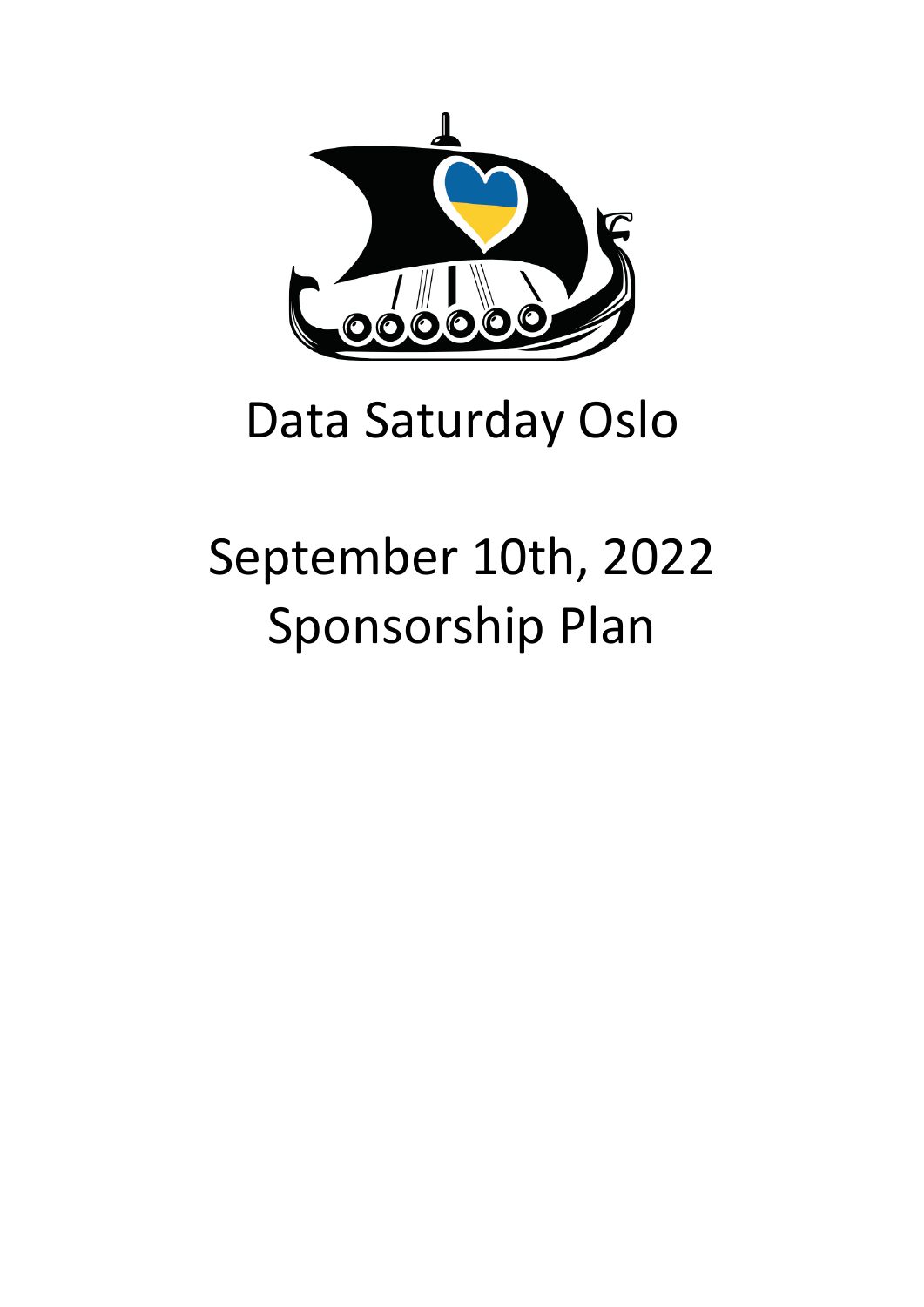### Welcome!

We appreciate you taking time to consider sponsoring Data Saturday Oslo 2022. These events wouldn't be possible without your support, and we want you the get the most out of your day as well. This sponsorship plan will tell you about our plans for the event and how you will benefit from sponsoring Data Saturday Oslo 2022. If you have any questions, please don't hesitate to contact us at datasaturday.oslo@gmail.com

### Event Overview

Think of a Data Saturday as a one-day conference where our target audience is Data Platform professionals using the 3 major public clouds, AWS, Azure and GCP in addition to on-premises and hybrid environments. We bring in volunteer speakers from all over the world, we have lunch on site, and we have a dedicated area set up for our attendees to meet our sponsors. We work hard to make our event a great experience for everyone, especially our sponsors that enable us to cover the working costs of this event. We're expecting 300+ attendees at Data Saturday Oslo 2022.

### How Much Does It Cost To Be a Sponsor?

We have four sponsorship levels: Platinum (limited to 2 sponsors), Gold (limited to 8 sponsors), Silver and Bronze.

Sponsorship ranges from NOK 3500 to NOK 30000 depending on the package you select, and we're always willing to discuss custom solutions to meet your needs.

#### Platinum Sponsorship: NOK 30000 (approximately \$3400) prepaid

- Choose one of the following sponsorship opportunities:
	- $\circ$  Speaker Dinner Sponsor (2 persons from your company can attend to network with speakers and promote company)
	- o Lunch and Snacks Sponsor (Signs with your logo will be visible during lunch and breaks)
- Premier location for sponsor stand
- 30-minute sponsor presentation during lunch
- 5 promotional minutes at end-of-day raffle
- List of attendees who participated in your raffle
- Flyer or brochure in event bag
- Swag (giveaways) in event bag
- Mentions on Twitter and LinkedIn
- Logo and link featured on event website

#### Gold Sponsorship: NOK 15000 (approximately \$1700) prepaid

- Sponsor stand
- 20-minute sponsor presentation during lunch
- List of attendees who participated in your raffle
- Flyer or brochure in event bag
- Swag (giveaways) in event bag
- Mentions on Twitter and LinkedIn
- Logo and link featured on event website